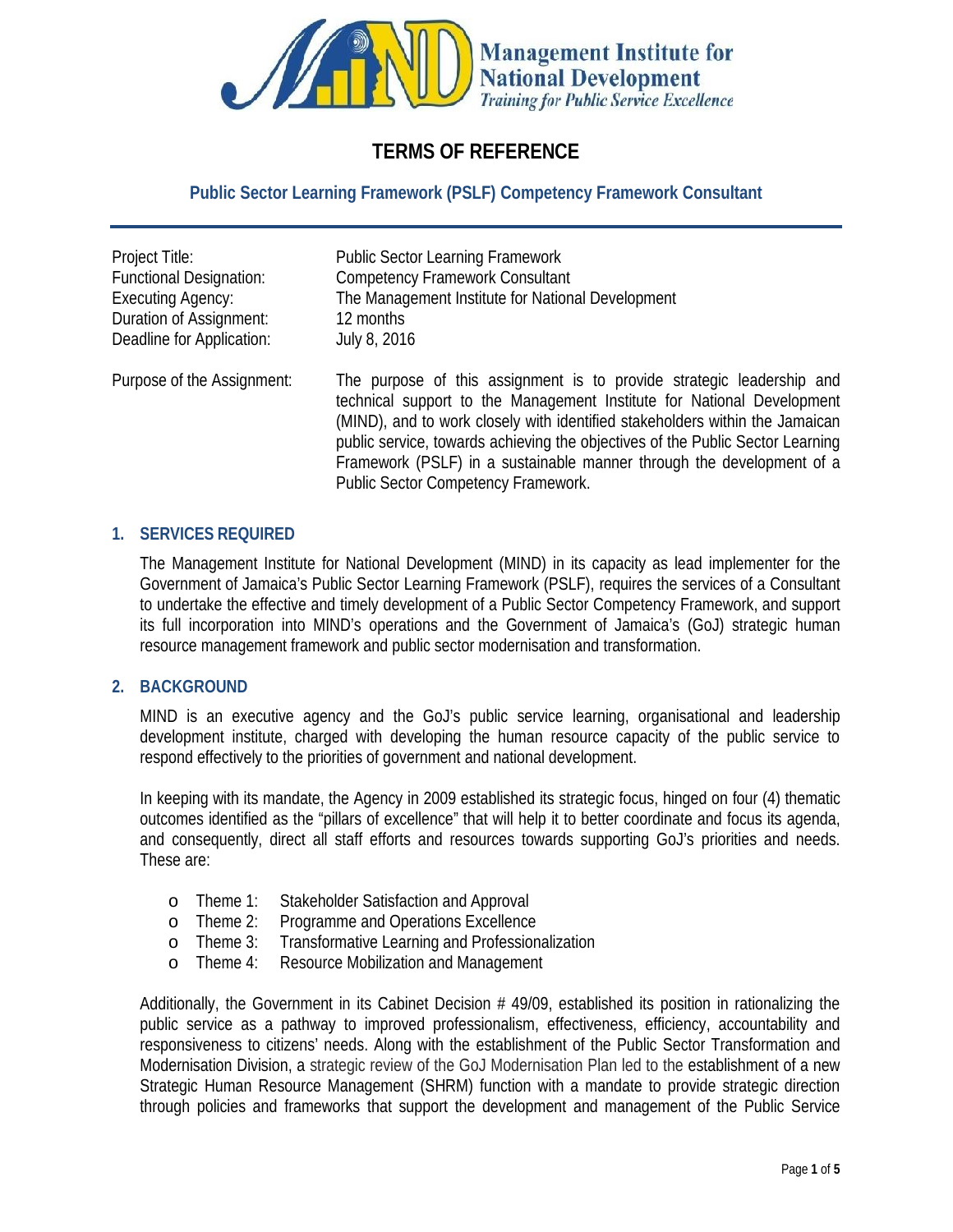through the recruitment and retention of competent and motivated public officers at all levels, capable of delivering efficient, effective and responsive services to the public.

It is against this background that a **Public Sector Learning Framework Policy** was established by MIND with the support of key public sector stakeholders<sup>1</sup>, and with the endorsement of the Cabinet Secretary.

The PSLF proposes a more systematic approach to whole-of-government human resource development, and serves as the GoJ's blueprint for building a culture of continuous learning and innovation within the public sector. It provides a coordinated approach to systematically map pathways towards building the required competencies and developing the necessary skill sets that will allow public officers to deliver the best value goods and services.

Along with its overarching objective to provide a coherent policy structure for human resource development within the sector, so as to enable economic development and societal wellbeing through the delivery of efficient citizen services, the PSLF also seeks to:

- 1. Provide a coherent policy for human resource development within the sector.
- 2. Stimulate, guide and promote the development of a public sector that is genuinely committed to lifelong learning.
- 3. Build a culture of innovation among public officers for better business outcomes.
- 4. Enhance the human resource capabilities needed to support the fulfilment of Vision 2030 Jamaica: National Development Plan (NDP).
- 5. Develop a responsive public service, able to quickly adjust to the changing needs of government.
- 6. Integrate learning and development across the public sector.
- 7. Provide clarity and coherence to the matrices of learning focus areas across the different job levels in the public sector.
- 8. Provide high quality, relevant and standardized training within the public service.
- 9. Facilitate access, mobility and progression in learning and professional development paths within the sector.
- 10. Develop a source of evaluating or assessing investment in and impact of human resource development within the sector.

The implementation of the PSLF is being led by MIND, supported by a PSLF Working Group, and governed by a PSLF Oversight Committee which is chaired by the Chief Executive Officer (CEO) of MIND.

## **3. SCOPE OF WORK**

Under the direct supervision of the PSLF Project Advisor/Consultant, the Competency Framework Consultant shall, in cooperation with other public sector stakeholders and officers of MIND where applicable:

- o Review the relevant government documentation including legislations, regulations and policies that will help in identifying the current and future skills, knowledge and attitudes (KSAs) needed for the public sector to become more efficient and effective in its delivery of goods and services.
- o Develop a Competency Framework Implementation Plan coinciding with the PSLF Implementation Plan - and monitor the deliverables in keeping with the plan.
- o Lead the development of a Public Sector Competency Framework, allowing for ease of data transfer to or interface with GoJ's Human Capital Management Enterprise System (HCMES), and in so doing:

<sup>1</sup> Cabinet Office, Ministry of Finance and the Public Service (MoFP), Office of the Services Commissions (OSC), Strategic Human Resource Management Division within the MoFP, Jamaica Civil Service Association, Planning Institute of Jamaica and the Public Sector Modernisation Division and the Public Sector Transformation Unit, which have been recently amalgamated to form the Public Sector Transformation and Modernisation Programme.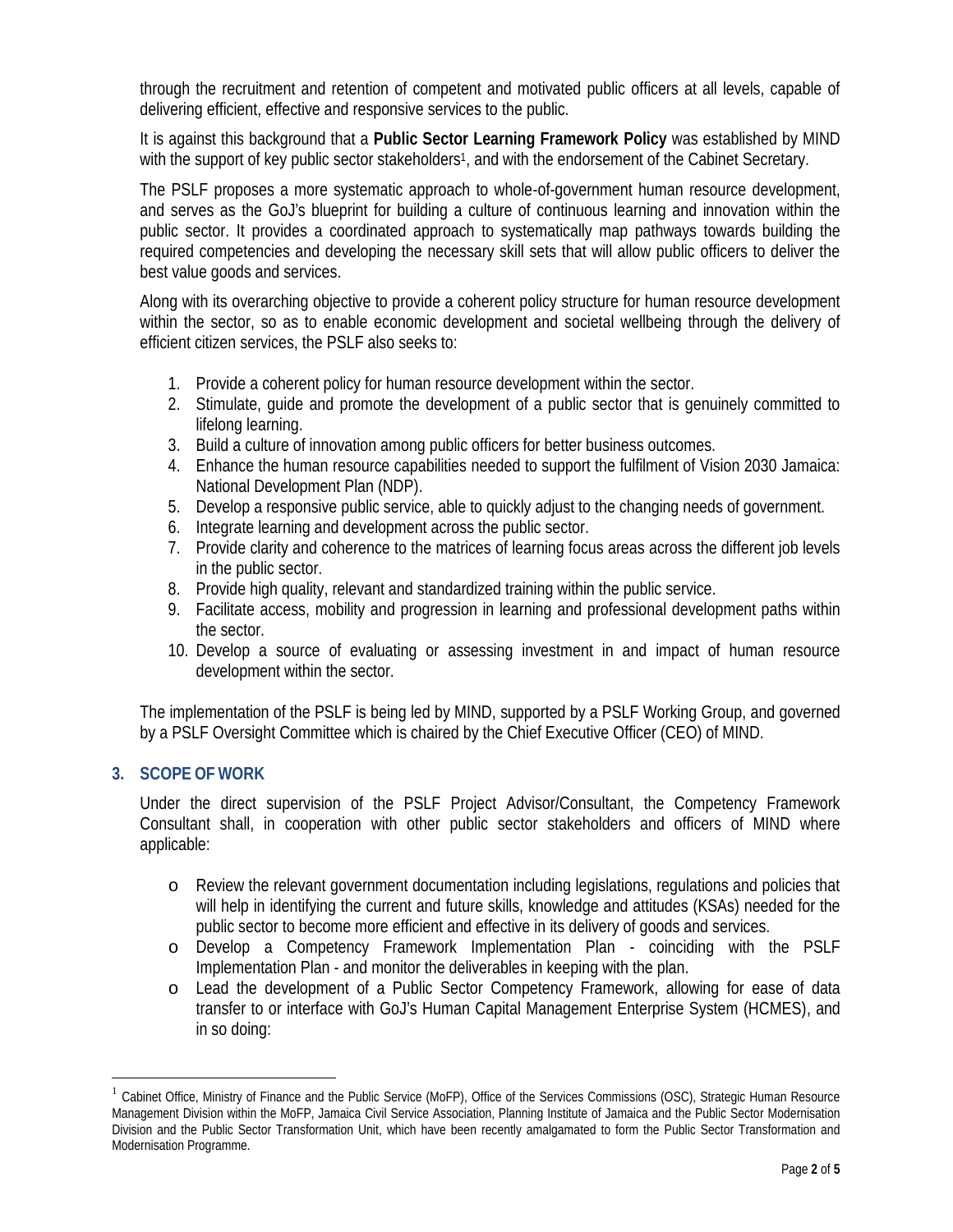- a. Research, collect and collate data needed to develop the Framework.
- b. Describe the approach to development of the Framework.
- c. Organize and facilitate engagements with key stakeholders to inform the development of the Framework.
- d. Identify competencies needed for all functional and technical areas to perform functions or tasks successfully
- e. Validate competencies identified with relevant stakeholders.
- f. Develop descriptors for each requisite competency.
- g. Develop competency indicators that are observable and definable actions and which show what performance should look like.
- h. Develop a competency rating scale, which allows for determining the level at which an incumbent has a specific competency in order to determine any gaps and possible developmental needs for improvement in performance.
- o Define public sector professional pathways, and identify the learning and development required under each pathway
- o Contribute to the conduct of product specific learning needs analyses to support the design, development and delivery of learning and development
- o Support the design and development of a comprehensive GoJ Public Sector Orientation and Re-orientation Programme
- o Undertake regular consultations with the MIND leadership team on the Project's progress and related issues, and provide timely updates as requested by the team

## 4. **KEY DELIVERABLES**

MIND requires that the following standards be adhered to in the submission of documents:

- a) Use language appropriate for a non-technical audience;
- b) Be comprehensive and well presented;
- c) Provide justifications
- d) A draft of all key deliverables is to be submitted and presented to the PSLF Working Group and the PSLF Oversight Committee and approved prior to the final deliverable being submitted.
- e) All submissions must show evidence of consultation

The deliverables under this project are as specified in the table below and should be submitted in both hard copy and electronic formats.

| <b>KEY DELIVERABLES</b> | <b>STANDARDS FOR DELIVERY</b>                                                                                                                                                                                                                                                                                       |
|-------------------------|---------------------------------------------------------------------------------------------------------------------------------------------------------------------------------------------------------------------------------------------------------------------------------------------------------------------|
| <b>Inception Report</b> | The Report should indude:<br>Work Plan and implementation schedule<br>a.<br>Methodology<br>b.<br>c. Key Roles and Responsibilities<br>Approach to Monitoring and Evaluating the Project<br>d.<br>Insights, Challenges and Recommendations<br>е.<br><b>Risk Management</b><br>Preliminary research instruments<br>g. |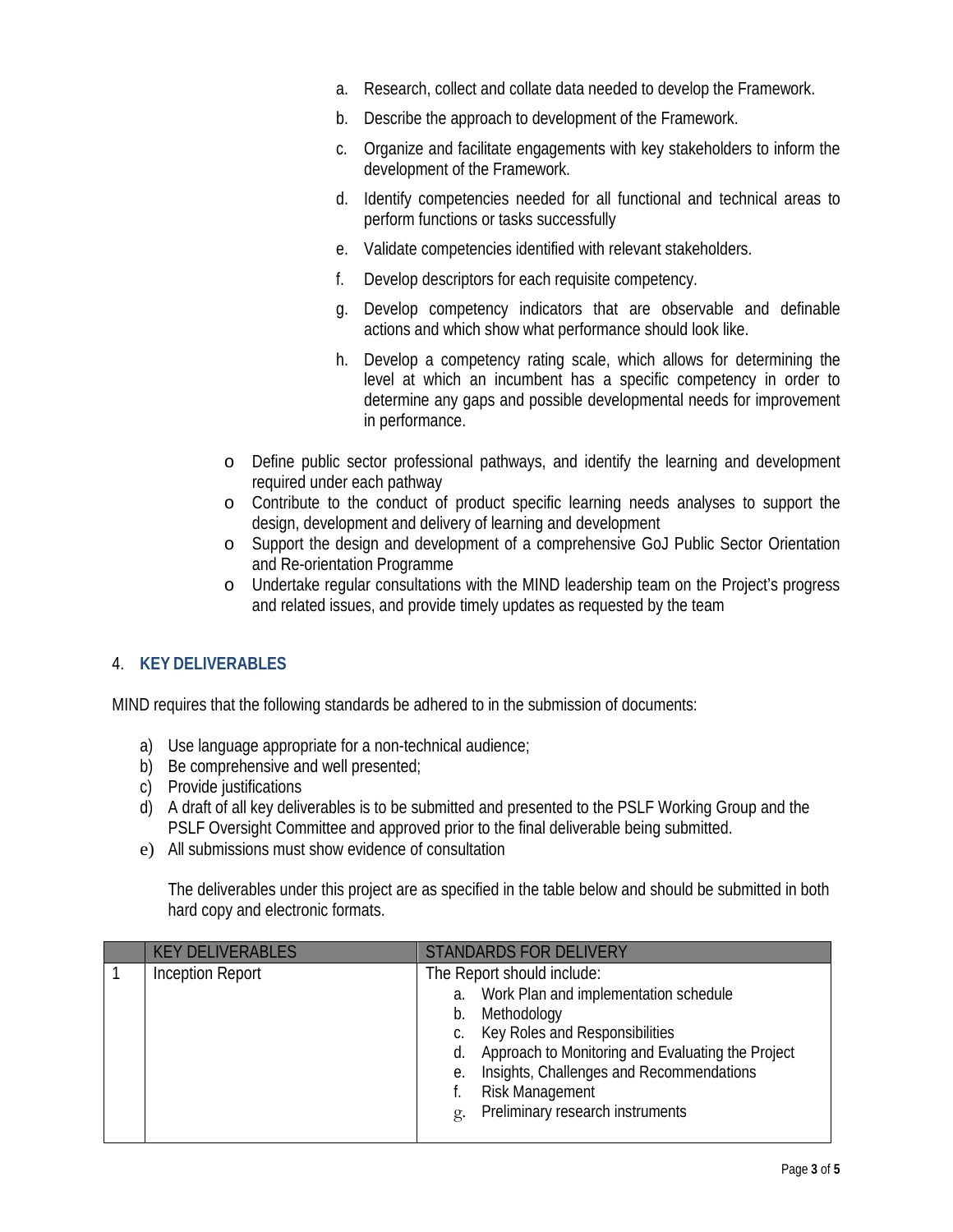| 2              | <b>Competency Framework</b><br><b>Implementation Plan</b>                                                                                                                              | The Plan should indude:                                                                                                                                                                                                       |
|----------------|----------------------------------------------------------------------------------------------------------------------------------------------------------------------------------------|-------------------------------------------------------------------------------------------------------------------------------------------------------------------------------------------------------------------------------|
|                |                                                                                                                                                                                        | Comprehensive definition of professional pathways<br>a.<br>across the sector                                                                                                                                                  |
|                |                                                                                                                                                                                        | b. Validated competencies needed for all functional and<br>technical areas to perform functions or tasks<br>successfully                                                                                                      |
|                |                                                                                                                                                                                        | Descriptors for each requisite competency.<br>C.                                                                                                                                                                              |
|                |                                                                                                                                                                                        | Competency indicators that are observable and<br>d.<br>definable actions and which show what performance<br>should look like.                                                                                                 |
|                |                                                                                                                                                                                        | e. A competency rating scale, which allows for determining<br>the level at which an incumbent has a specific<br>competency in order to determine any gaps and possible<br>developmental needs for improvement in performance. |
| 3              | Written monthly status reports, and<br>other reports as may be required by<br>the Project Manager/ PSLF Project<br>Advisor/Consultant, MIND and the<br><b>PSLF Oversight Committee</b> | Reports submitted in agreed format agreed by MIND                                                                                                                                                                             |
| $\overline{4}$ | <b>Public Sector Competency Framework</b>                                                                                                                                              | Competency Framework in keeping with agreed schedule                                                                                                                                                                          |

# **5. QUALIFICATIONS**

The Advisor/Consultant will have the following qualifications:

- o A minimum of a Master's Degree in Organisational Development/Human Resource Management with an emphasis on Training and Development or other commensurate technical qualification
- o Public sector knowledge and experience (at least 10 yrs)
- o Project management experience of similar scope (at least 2 major projects in past 5 years)
- o Sound knowledge of the development of competency frameworks Strong leadership and management skills including ability to provide strategic guidance, technical oversight, mentor team members, build strong teams, develop work plans, and manage budgets and project expenditures
- o Influencing and negotiation skills
- o Experience in working on multi-partner projects
- o Proven written, analytical, presentation and reporting skills
- o Stakeholder engagement and management skills
- o Demonstrated capacity to plan, manage and report on complex projects to tight deadlines
- o Well-developed interpersonal and communication skills and an ability to liaise with people from diverse socio/cultural backgrounds.

## **6. APPROVAL OF DELIVERABLES**

Deliverables should initially be submitted to the PSLF Working Group, through the PSLF Project Advisor/ Consultant, for first level approval. All deliverables are considered approved when they are accepted by the